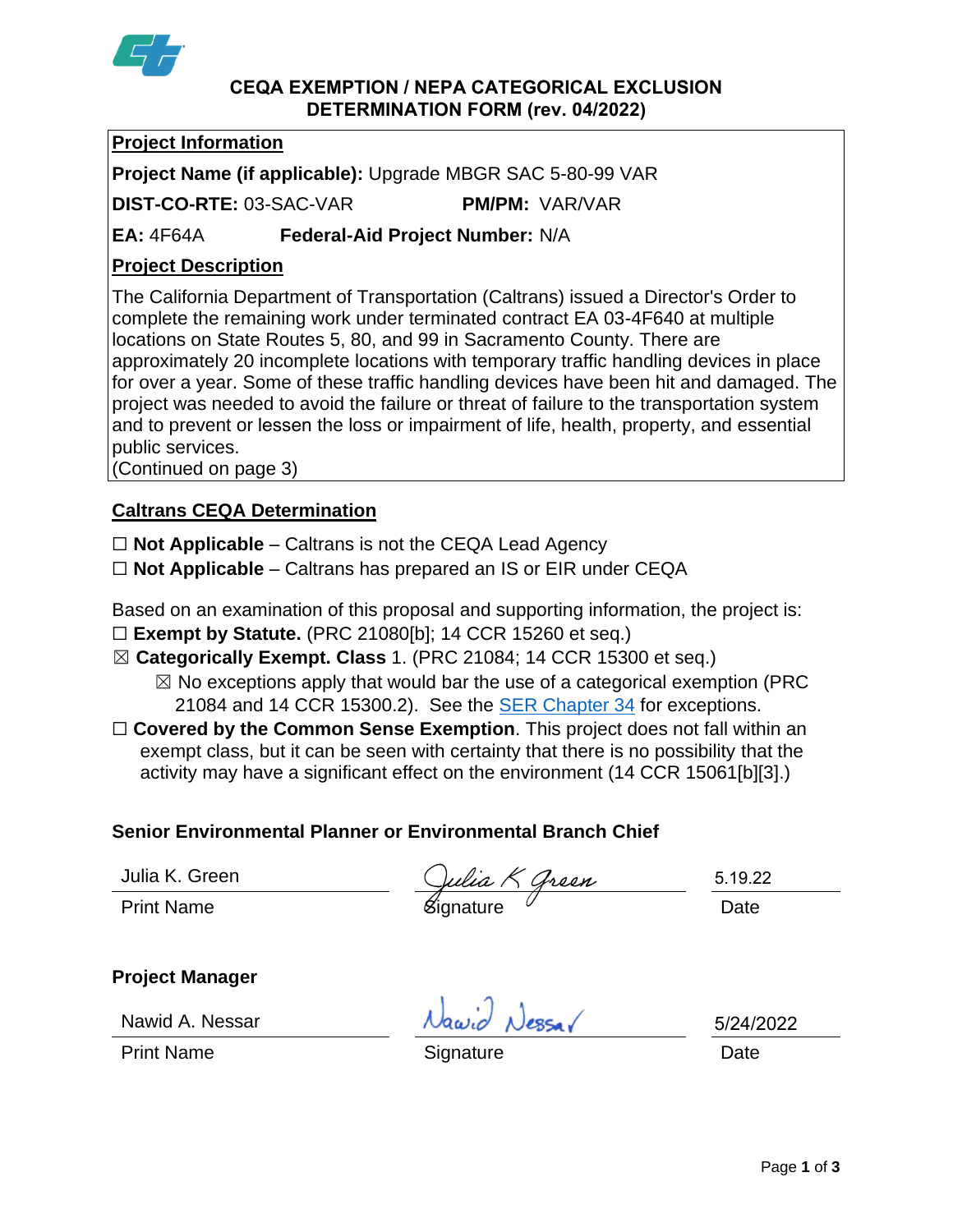

## **Caltrans NEPA Determination**

## ☒ **Not Applicable**

Caltrans has determined that this project has no significant impacts on the environment as defined by NEPA, and that there are no unusual circumstances as described in 23 CFR 771.117(b). See [SER Chapter 30](https://dot.ca.gov/programs/environmental-analysis/standard-environmental-reference-ser/volume-1-guidance-for-compliance/ch-30-categorical-exclusions#exception) for unusual circumstances. As such, the project is categorically excluded from the requirements to prepare an EA or EIS under NEPA and is included under the following:

□ 23 USC 326: Caltrans has been assigned, and hereby certifies that it has carried out the responsibility to make this determination pursuant to 23 USC 326 and the Memorandum of Understanding dated April 18, 2022, executed between FHWA and Caltrans. Caltrans has determined that the project is a Categorical Exclusion under:

☐ **23 CFR 771.117(c): activity (c)(Enter activity number)**

☐ **23 CFR 771.117(d): activity (d)(Enter activity number)**

☐ **Activity Enter activity number listed in Appendix A of the MOU between FHWA and Caltrans**

□ 23 USC 327: Based on an examination of this proposal and supporting information, Caltrans has determined that the project is a Categorical Exclusion under 23 USC 327. The environmental review, consultation, and any other actions required by applicable Federal environmental laws for this project are being, or have been, carried out by Caltrans pursuant to 23 USC 327 and the Memorandum of Understanding dated December 23, 2016 and executed by FHWA and Caltrans.

# **Senior Environmental Planner or Environmental Branch Chief**

| N/A                                  |           |      |
|--------------------------------------|-----------|------|
| <b>Print Name</b>                    | Signature | Date |
|                                      |           |      |
| <b>Project Manager/ DLA Engineer</b> |           |      |
| N/A                                  |           |      |
| <b>Print Name</b>                    | Signature | Date |
|                                      |           |      |

**Date of Categorical Exclusion Checklist completion (if applicable):** N/A **Date of Environmental Commitment Record or equivalent:** N/A